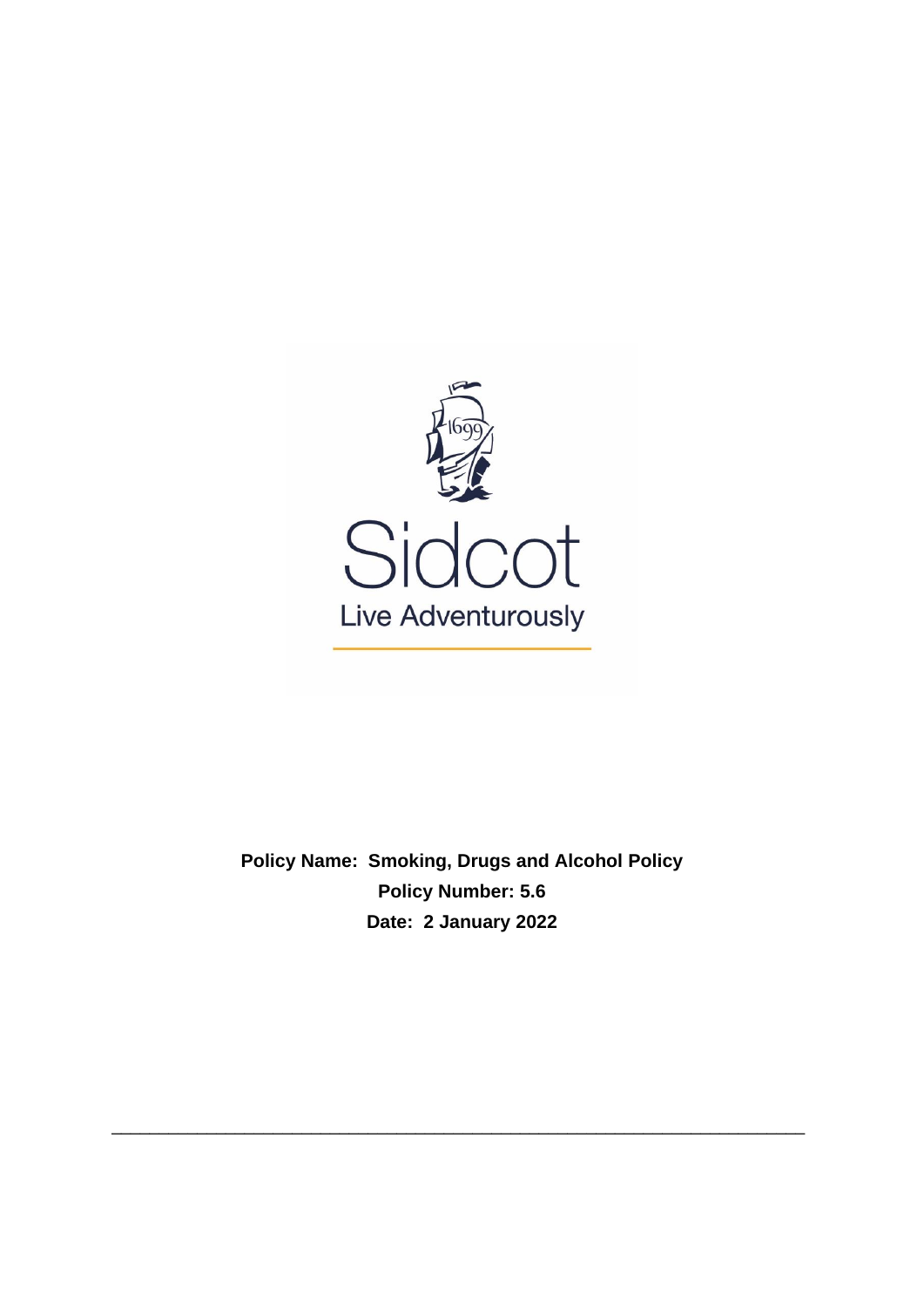# **Table of Contents**

| 1  |                             | 3              |
|----|-----------------------------|----------------|
| 2  |                             | 3              |
| 3  |                             | 4              |
| 4  |                             | 4              |
| 5  |                             | $\overline{7}$ |
| 6  |                             | 8              |
|    |                             | 11             |
| 8  | Boarders over the age of 18 | 11             |
| 9  |                             | 11             |
| 10 |                             | 12             |
| 11 |                             | 12             |
| 12 |                             | 12             |
| 13 |                             | 13             |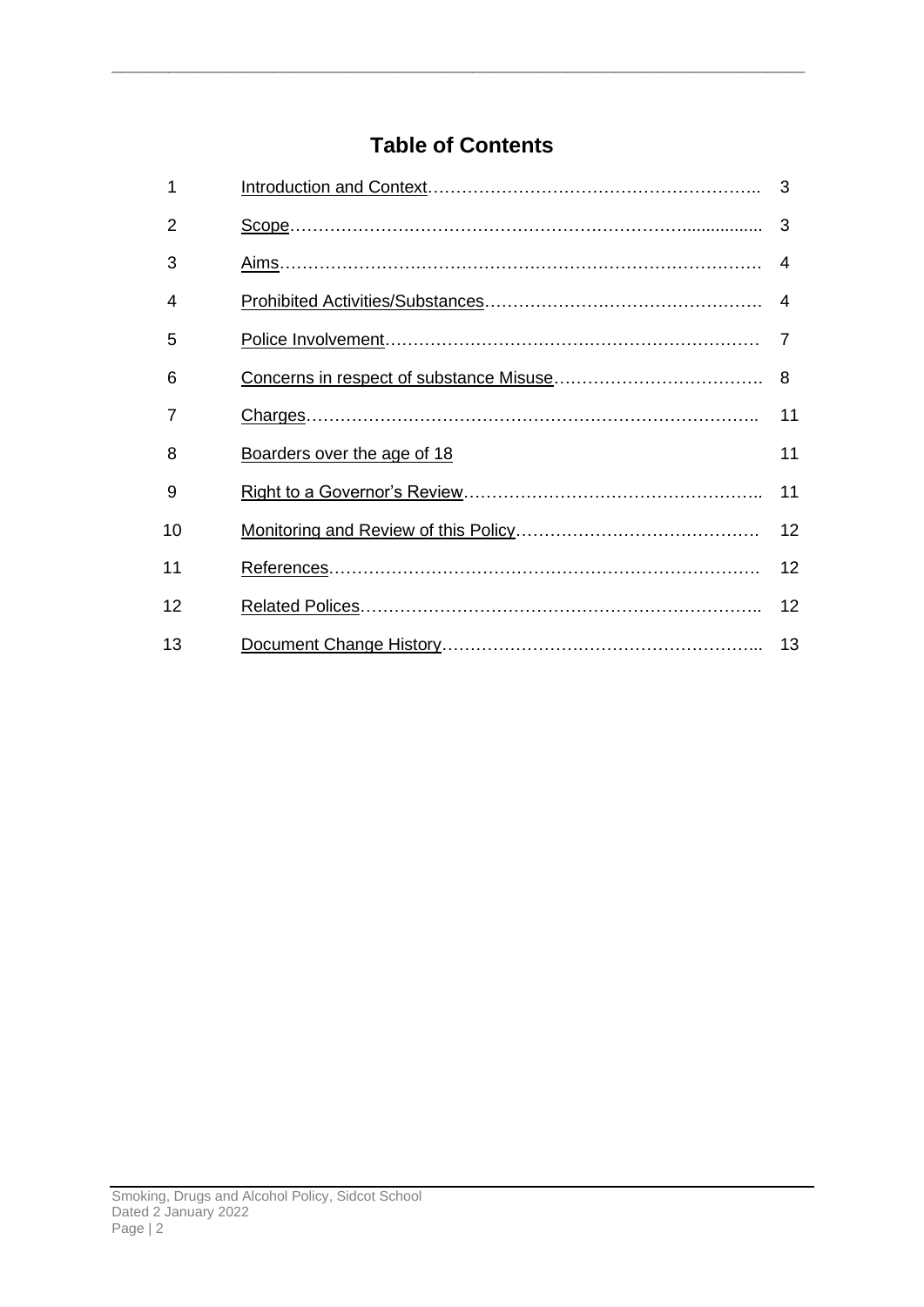### <span id="page-2-0"></span>**1. Introduction and Context**

1.1 The Governing Body, Senior Leadership Team and staff of Sidcot School fully recognise their legal, social and pastoral responsibilities to protect students from danger and provide them with a safe learning environment whilst in the School's care.

**\_\_\_\_\_\_\_\_\_\_\_\_\_\_\_\_\_\_\_\_\_\_\_\_\_\_\_\_\_\_\_\_\_\_\_\_\_\_\_\_\_\_\_\_\_\_\_\_\_\_\_\_\_\_\_\_\_\_\_\_\_\_\_\_\_\_\_\_\_\_\_\_\_**

- 1.2 Together with providing excellent academic education, we pride ourselves on ensuring that our students are introduced to 'life skills' and knowledge that will prepare them for life beyond school.
- 1.3 We recognise that substance misuse amongst young people in this country is an everincreasing problem. It has therefore become necessary for all schools to have a policy in place.
- 1.4 The use or misuse of alcohol, and the use of tobacco and drugs, can be very damaging both to individuals and society, therefore Sidcot School has established important guidelines and rules in these areas.
- 1.5 The implementation of this policy is an integral part of the conditions under which a student is accepted at Sidcot. Students or parents may not opt out of any part of it.
- 1.6 The School is active in its responsibilities under the Equality Act 2010 and will not discriminate on the basis of protected characteristics including race, colour, religion or belief, national, ethnic or social origin, gender, gender reassignment, sexual orientation, disability or special educational need.

### <span id="page-2-1"></span>**2. Scope**

- 2.1 This is a whole school policy. It applies to the Junior School (with the exception of the Early Years Foundation Stage) and Senior School including boarding. This policy should be read in conjunction with 'The Blue Book' (the School Code), and behaviour policies.
- 2.2 The School community extends beyond the campus. Students of Sidcot School may not use drugs, as defined by paragraph 4.2 of this policy, at any time.
- 2.3 Students must remember that they are ambassadors for the school at all times. In keeping with the behaviour and discipline policies, students may be disciplined for misbehaviour when they are:
	- Taking part in any school-organised or school-related activity; or
	- Travelling to or from school; or
	- Wearing school uniform; or
	- In some other way, identifiable as a student at the School; or for misbehaviour at any time, whether or not the conditions above apply, that:
	- Could have repercussions for the orderly running of the School; or
	- Poses a threat to someone else; or could adversely affect the reputation of the School.
- 2.4 This policy is available to all parents and students on the website and in hard copy form.
- 2.5 The term "student" refers to all those enrolled at the school irrespective of age.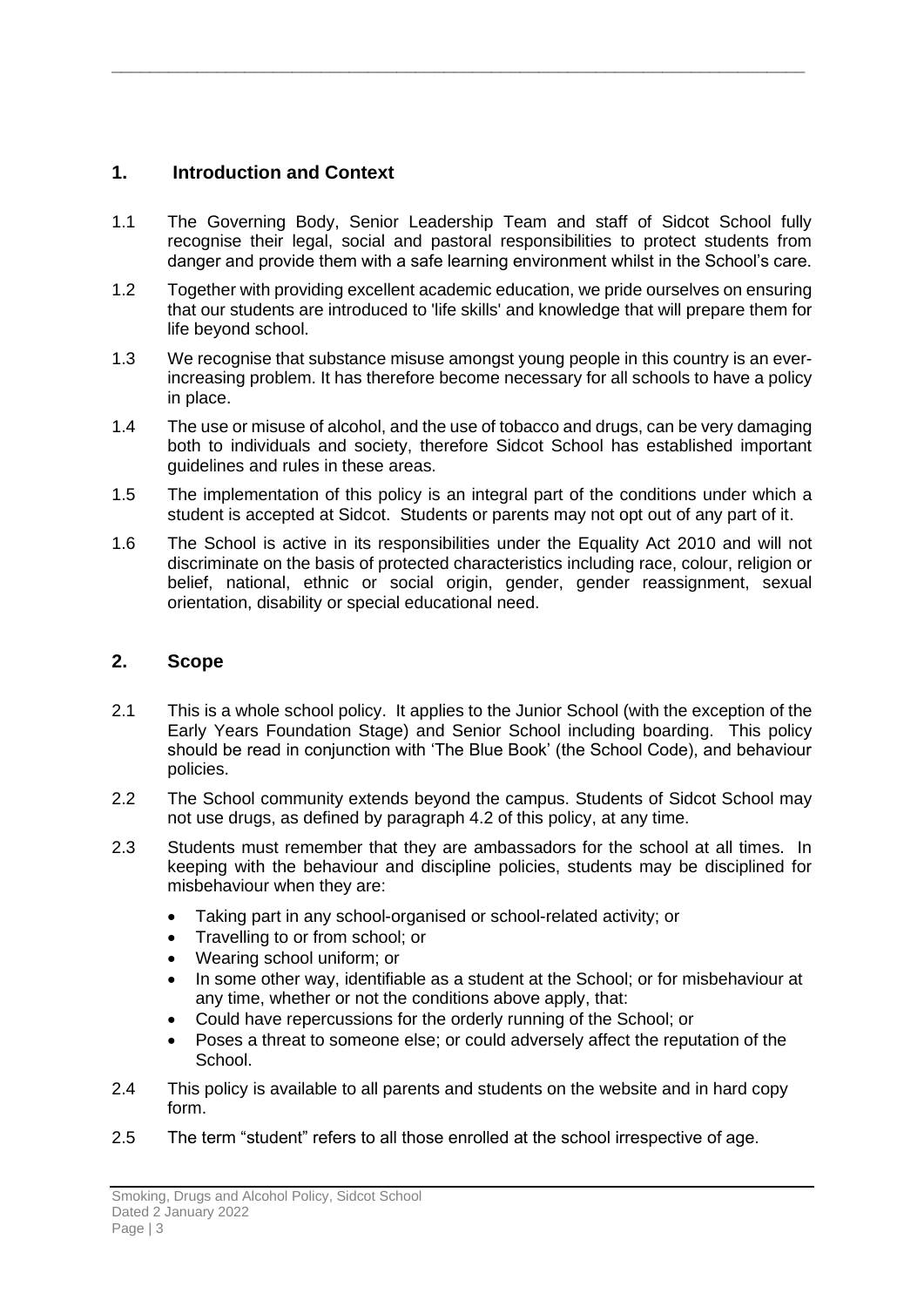2.6 The term "smoking" includes vaping and the use of e-cigarettes.

### <span id="page-3-0"></span>**3. Aims**

3.1 This policy aims to set out clearly the expectations of the School, and to ensure that students and parents understand:

**\_\_\_\_\_\_\_\_\_\_\_\_\_\_\_\_\_\_\_\_\_\_\_\_\_\_\_\_\_\_\_\_\_\_\_\_\_\_\_\_\_\_\_\_\_\_\_\_\_\_\_\_\_\_\_\_\_\_\_\_\_\_\_\_\_\_\_\_\_\_\_\_\_**

- The implications of drug, tobacco, vaping, electronic cigarette and alcohol misuse and the sanctions and consequences that may apply;
- The measures that the School will employ to investigate possible abuse;
- The potential for the involvement of external agencies, including the police and social services; and
- The pastoral support that the School offers to educate and support where appropriate.

### <span id="page-3-1"></span>**4. Prohibited Activities/Substances**

4.1 Smoking including using e-cigarettes and vaporisers

4.1.1 Students are not allowed to smoke or vape on School premises, which includes in vehicles, or when otherwise occupied in school activities. Smoking is a health and safety risk and is particularly serious in-house as it exposes others to passive smoking and poses a significant fire risk. Smoking in public buildings in England is illegal and carries a heavy fine. It is also an offence to sell tobacco products (including vapes) to anyone under the age of 18 but the school extends this to selling to any student irrespective of their age

4.1.2 Any student who is:

- Caught smoking, including using e-cigarettes and vaporisers or
- Suspected of smoking (for example by virtue of smelling of smoke or vape) or
- Found in possession of tobacco, vapes or smoking paraphernalia, including nicotine substitutes or
- Found to have been in the company of other student smokers or
- Found to have supplied such products to other students will be subject to the School's disciplinary procedures.
- 4.1.3 Each infringement will be treated on its merits, but as a usual course:
	- First reported instances will result in a conversation with the Deputy Head (Pastoral), and letter to parents and/or guardian. Students will be given a two hour Saturday detention and also offered a course of four sessions with a 'Take Ten' mentor if they feel that they have an addiction. Students will be asked to attend an informative session with the Health Centre.
	- Second reported incidences will result in a letter to parents and/or guardian and a two-hour Saturday afternoon detention.
	- Third reported instances will result in a letter to parents and/or guardian which will include a request for a parent and/or guardian to come in and talk to the Deputy Head (Pastoral). The student will also receive a twohour Saturday afternoon detention.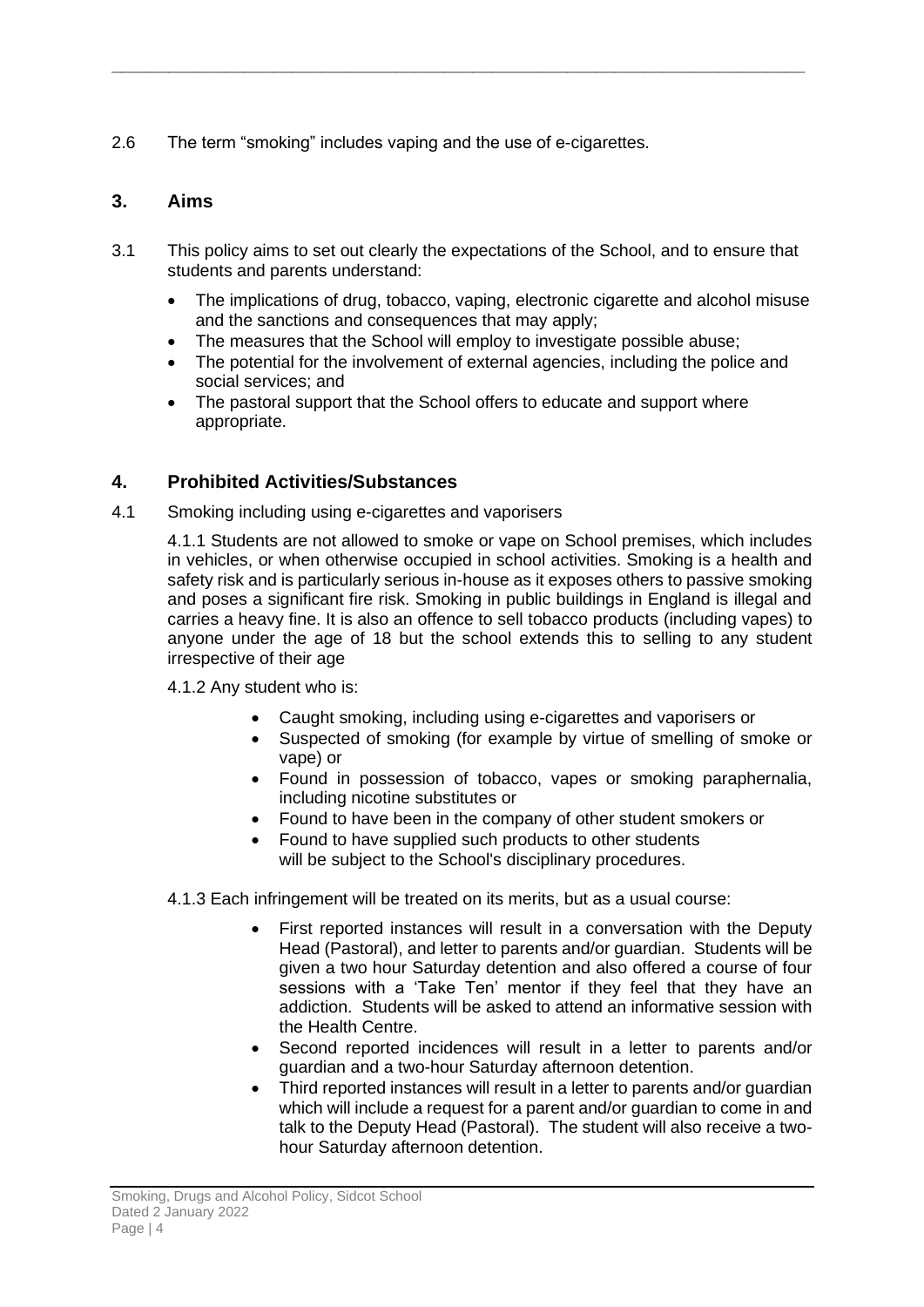Subsequent instances will normally attract a school suspension

**\_\_\_\_\_\_\_\_\_\_\_\_\_\_\_\_\_\_\_\_\_\_\_\_\_\_\_\_\_\_\_\_\_\_\_\_\_\_\_\_\_\_\_\_\_\_\_\_\_\_\_\_\_\_\_\_\_\_\_\_\_\_\_\_\_\_\_\_\_\_\_\_\_**

- Any smoking (including vaping) inside school buildings will attract a two school suspension from school, usually for two days
- Notwithstanding the above, the School reserves the right to apply a higher sanction, including requesting the withdrawal of the student, should the context of the offence warrant it.

#### **Persistent offences may result in exclusion or permanent removal in accordance with the School's Exclusions Policy (5.11).**

4.1.4 We believe that all students should be aware of the health risks associated with smoking. The Health Centre is able to provide help and support for any student wishing to give up or reduce their smoking addiction. If the student is found to be taking positive steps to give up smoking, this may be taken into account when the school is administering any sanctions.

#### 4.2 Drugs and Related substances:

4.2.1 The School forbids a student from the possession, use or supply of drugs and related substances; this includes (but is not limited to):

- Drugs defined by the Misuse of Drugs Act 1971 such as Heroin, Cocaine, Crack Cocaine, Amphetamine Sulphate, MDMA (Ecstasy tablets) and Cannabis;
- Legally purchased, or prescribed, medication that is being used for purposes other than intended or prescribed, such as Anti-depressants, Steroids and Benzodiazepines;
- Substances which are not illegal but which may have an intoxicating and/or stimulating and/or hallucinating and / or mind altering effect. The use of animal, mineral or vegetable products which have such an effect, for example magic mushrooms. Students misusing such substances (including possession or supply of such substances) will be dealt with in a similar fashion to those who use illegal substances;
- Any other substance that can be purchased legally, such as glue, solvents performance related drugs, anabolic steroids, and 'legal highs'. if they are being held or supplied for misuse. Mood-enhancing products, such as Nitrous Oxide, "Poppers" and other so- called 'legal highs' are absolutely forbidden. Stimulants such as "Pro Plus" are also not permitted. Drug related paraphernalia. This is not an exhaustive list;

4.2.2 Although boarding students are permitted to take over the counter vitamins and minerals, at the discretion of their parents, the use of supplements, such as protein shakes, creatine and other performance enhancing aids are not permitted within school or boarding houses for any student under 18 years. For students 18 years and over, the use of these supplements, are heavily discouraged, and those wishing to take such products do so at their own risk and not in the company of younger students.

4.2.3 Each infringement will be treated on its merits, but as a usual course of action, see point 6 below.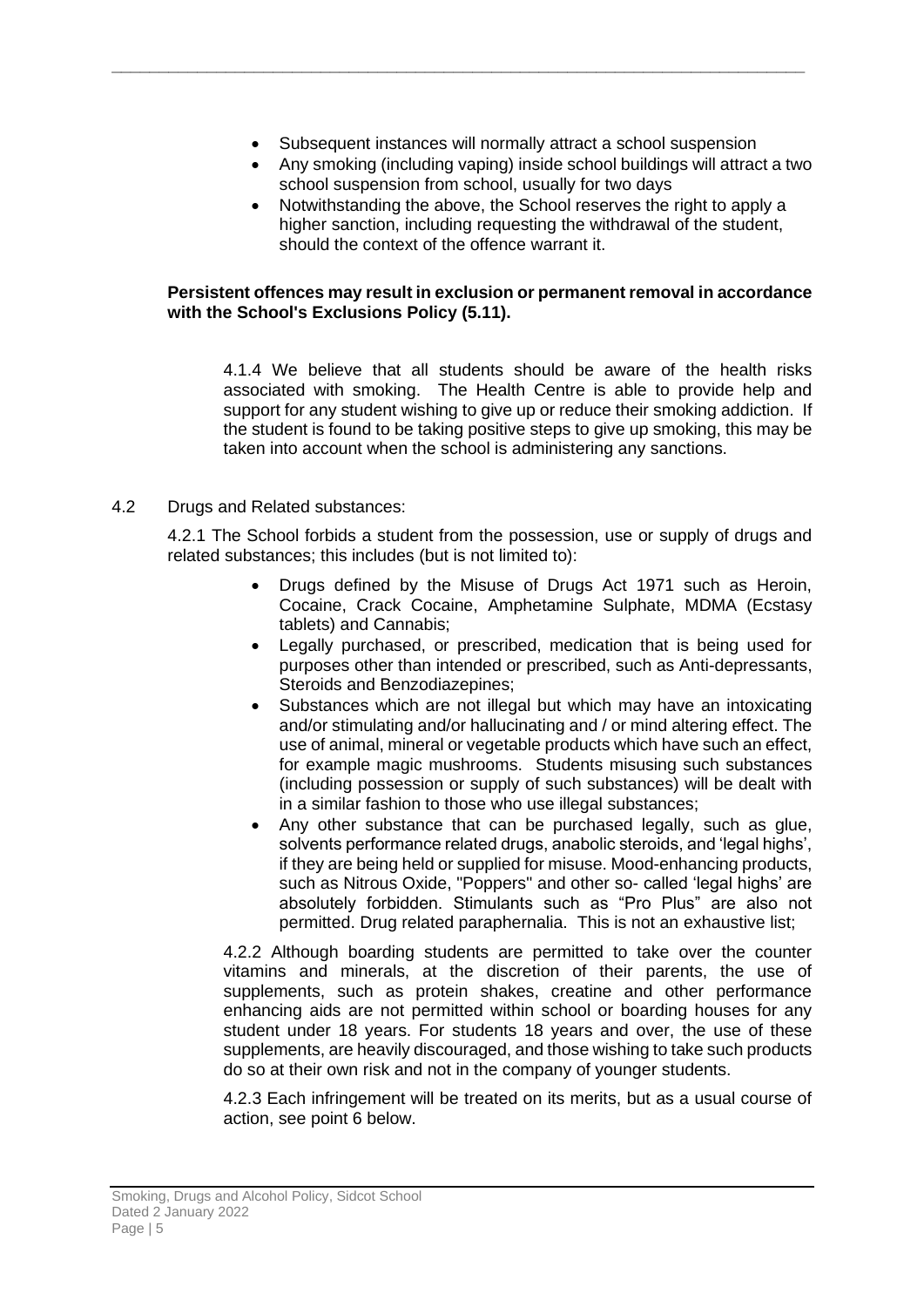4.2.4 A breach of this policy will result in the behaviour policy being invoked, and could ultimately result in removal or exclusion.

**\_\_\_\_\_\_\_\_\_\_\_\_\_\_\_\_\_\_\_\_\_\_\_\_\_\_\_\_\_\_\_\_\_\_\_\_\_\_\_\_\_\_\_\_\_\_\_\_\_\_\_\_\_\_\_\_\_\_\_\_\_\_\_\_\_\_\_\_\_\_\_\_\_**

#### 4.3 Alcohol

4.3.1 The School forbids students from:

- Bringing alcohol onto School premises or, whilst involved in activities as specified in paragraph 2.3, being in possession of alcohol or obtaining or supplying alcohol to another, being impaired by alcohol while on School premises, when travelling to and from school or in the care of the School, or found to have been in the company of students who are drinking alcohol whilst in the care of the school
- Bringing the School into disrepute for any reason associated with alcohol.

4.3.2 Each infringement will be treated on its merits, but as a usual course of action will result in a three day suspension at the discretion of the Deputy Head (Pastoral).

4.3.3 A breach of this policy will result in the behaviour policy being invoked, and could ultimately result in removal or exclusion

4.3.4 If required, alcohol detection and testing may take place using a breathalyser. Consent will be sought and parents informed of the outcome of such tests.

#### 4.4 Pastoral Care

4.4.1 Priority will be given to a programme of education and support with regard to all areas of substance misuse through Personal, Social & Health Education and within the curriculum, for example in biology. The School educates students to understand that the use of illegal drugs, smoking products and alcohol is and will be harmful to their health, integrity, independence, opportunities and careers. It aims to build students' resilience in social situations. This is a sensitive and age appropriate programme. Students, parents/guardians and staff will be presented with relevant and up to date information. Literature will also be made available through school with regard to prevention and detection of substance misuse, for example the FRANK programme.

4.4.2 We encourage students to discuss their anxieties about smoking, alcohol, drugs or other substances in confidence with a member of staff or the school counsellor.

4.4.3 The member of staff who oversees and co-ordinates these issues is the Deputy Head (Pastoral) who is also the Designated Safeguarding Lead.

4.4.4 Every parent should read and discuss this policy with their child when they are of sufficient understanding. The School encourages open discussion between parents and students so that parents are aware of the issues and pressures facing their child.

4.4.5 Health Centre staff are trained to support students with smoking cessation, and will signpost services for alcohol and drug misuse.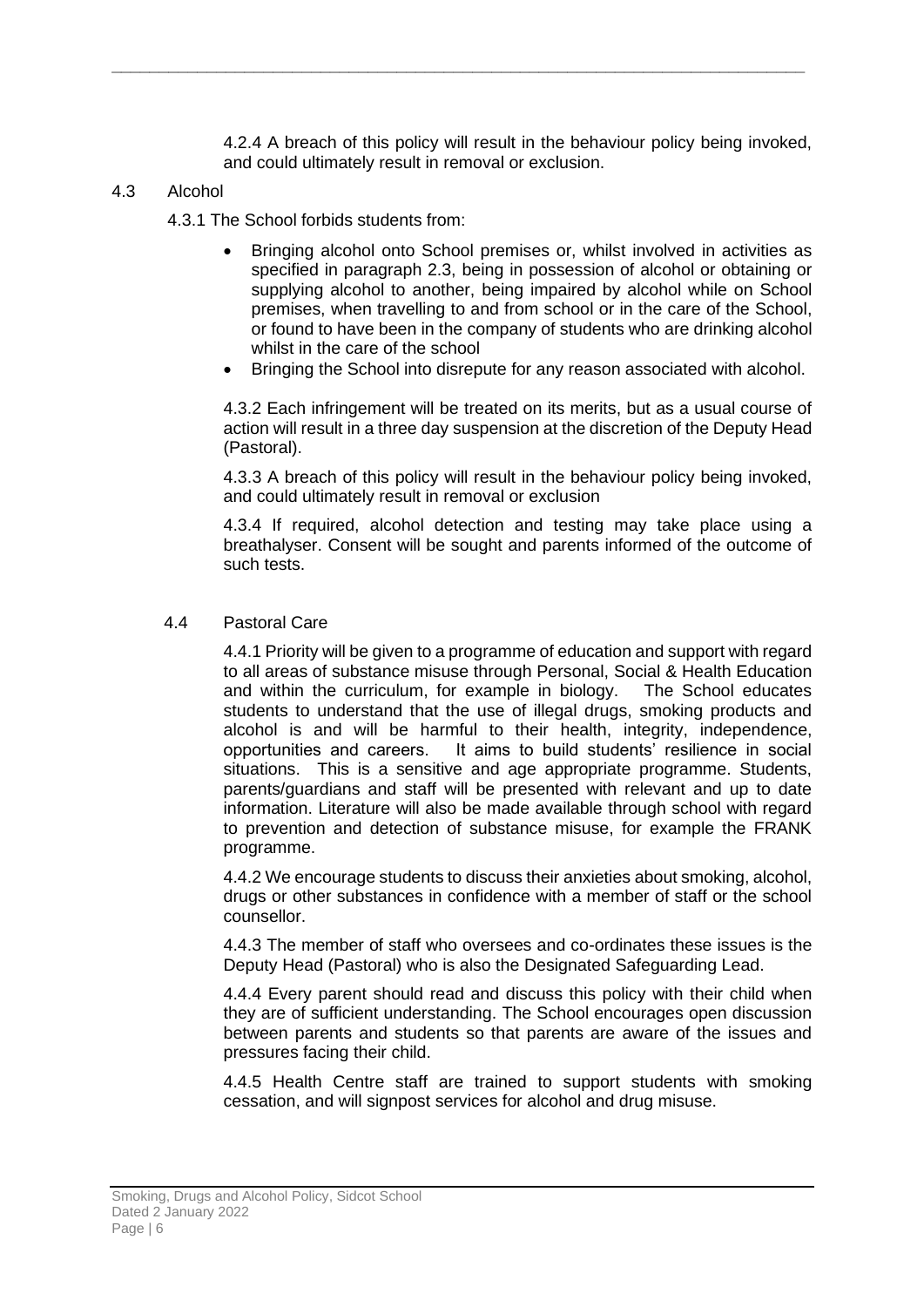#### 4.5 Staff Training

4.5.1 Staff receive regular training on how to recognise and manage issues around drugs, alcohol and smoking.

**\_\_\_\_\_\_\_\_\_\_\_\_\_\_\_\_\_\_\_\_\_\_\_\_\_\_\_\_\_\_\_\_\_\_\_\_\_\_\_\_\_\_\_\_\_\_\_\_\_\_\_\_\_\_\_\_\_\_\_\_\_\_\_\_\_\_\_\_\_\_\_\_\_**

#### 4.6 Concerns around Adult Misuse

4.6.1 If parents attending school premises appear to be under the influence of drugs or alcohol, they will be asked to leave and the member of staff making the request should refer the matter to the School's Designated Safeguarding Lead (DSL).

4.6.2 If a member of staff suspects that a parent has driven, or will drive, whilst under the influence of drugs or alcohol, or is not fit to have the care of a child, the member of staff should report the matter to the DSL or a member of the senior management team who may telephone the police if it is considered appropriate. If the DSL reasonably believes that a student or other child is at immediate risk of harm from a parent who is under the influence of alcohol or drugs, the student or other child will not be released into the care of the parent until appropriate measures have been taken. These may include involving another member of the family, social services or the police.

#### 4.7 Medical Response

4.7.1 A 999 call must be made if a student is considered to need emergency treatment. The Health Centre must be notified immediately. If any drugs paraphernalia (including needles, pills or drugs etc) is found, the Health Centre should be notified so that safe disposal can be arranged or the materials held securely until they can be handed over to the police.

#### 4.8 Notification to Headmaster

4.8.1 The Headmaster or Deputy Head (Pastoral) must be notified as soon as possible when an incident is discovered. Suspicion of an incident of drugs involvement must be notified to the Headmaster or Deputy Head (Pastoral) at once. The Headmaster and Deputy Head (Pastoral) are responsible for liaison with parents, governors, medical services, the police and the media. The Emergency Procedures set out in policy 1.1 should be followed where this is appropriate.

#### 4.9 Searches for drugs, substances and related paraphernalia

4.9.1 The law provides schools with powers designed to help teachers maintain good discipline. Head teachers and staff authorised by them have a statutory power to search students and their possessions without consent when they have reasonable cause to suspect that a student may have a prohibited item, including alcohol, drugs, tobacco and cigarette papers. Staff may seize any prohibited item as a result of a search. Please refer to the Search and Confiscation Policy (5.10) which regulates the circumstances in which searches may be carried out and the way in which they should be undertaken. Parents do not need to be asked to consent to a search being undertaken.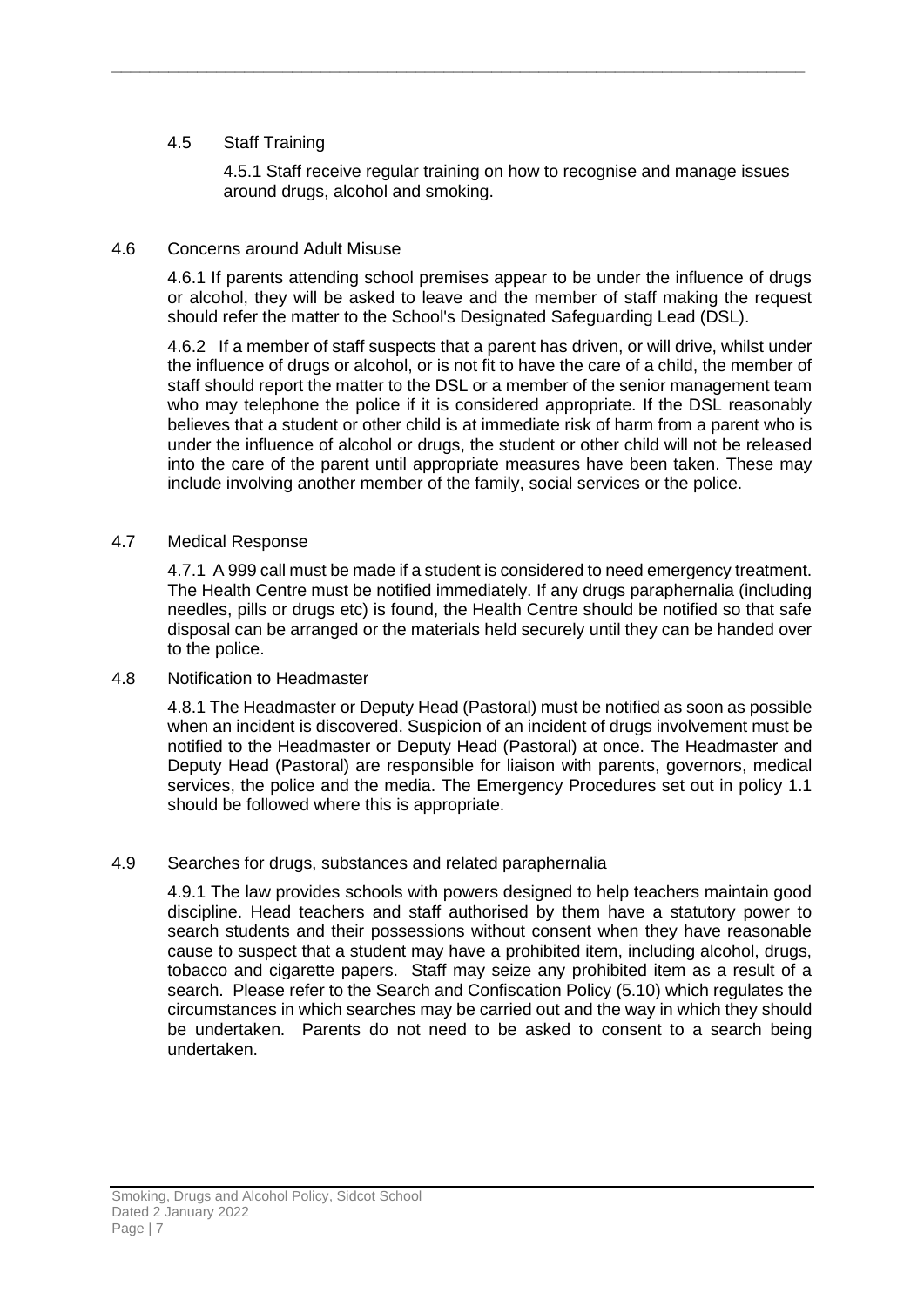### <span id="page-7-0"></span>**5. Police Involvement**

5.1 If the School seizes a controlled drug it may be disposed of by the Health Centre. Alternatively, the School will arrange for it to be collected by the Police as soon as practicable.

**\_\_\_\_\_\_\_\_\_\_\_\_\_\_\_\_\_\_\_\_\_\_\_\_\_\_\_\_\_\_\_\_\_\_\_\_\_\_\_\_\_\_\_\_\_\_\_\_\_\_\_\_\_\_\_\_\_\_\_\_\_\_\_\_\_\_\_\_\_\_\_\_\_**

5.2 The School may decide to request the involvement of the Police from the outset. If the Police suspect that a student possesses or has stored drugs, substances or related paraphernalia, the Police may elect to investigate using their own procedures or may pass the matter back to the School to investigate.

### <span id="page-7-1"></span>**6. Concerns in Respect of Substance Misuse**

- 6.1 If staff, parents/guardians or fellow students have concerns regarding substance misuse, it is in the interests of the student concerned that the information is shared in a sensitive manner with the Headmaster or Deputy Head (Pastoral). The information will be handled sympathetically.
- 6.2 Matters brought into counselling by a student or his / her parents, in circumstances that are genuine, will be "ring-fenced" from disciplinary sanctions or adverse report. However, a student suspected of involvement with smoking, alcohol or drugs or substances outside of this context is likely to face disciplinary consequences. The supportive regime as outlined at para 6.5.5 may be invoked in certain circumstances, according to the Headmaster's discretion, and modified as appropriate.
- 6.3 Suspicion of misuse may arise from behavioural changes leading to deterioration in demeanour and/or performance of the student. Reason to suspect use of illegal drugs may arise as a result of information or a complaint received or because of a student's behaviour such as:
	- A decline in performance in schoolwork;
	- Marked swings in mood;
	- Excessive tiredness;
	- Sores and rashes especially on the mouth or nose;
	- A lack of interest in physical appearance;
	- An unwillingness to take part in School activities
	- Other signs or evidence, such as the smell from certain substances on a student, the finding of certain items of equipment, behaviour on a particular occasion, or other information that has been gathered – this could include from other students.
- 6.4 It is, however, important to recognise that most young people will experience some or many of the above symptoms during their school career with no link to the use of harmful substances, and reporting of suspicions must be handled sensitively and with common sense.

#### 6.5 Substance detection and testing

6.5.1 Where there are concerns of substance misuse, the student will meet with the Headmaster or Deputy Head (Pastoral) to discuss the concerns that have arisen.

6.5.2 If, following discussion, more information is needed to eliminate or confirm the use of specific harmful substances, drug screening may take place. It is a means by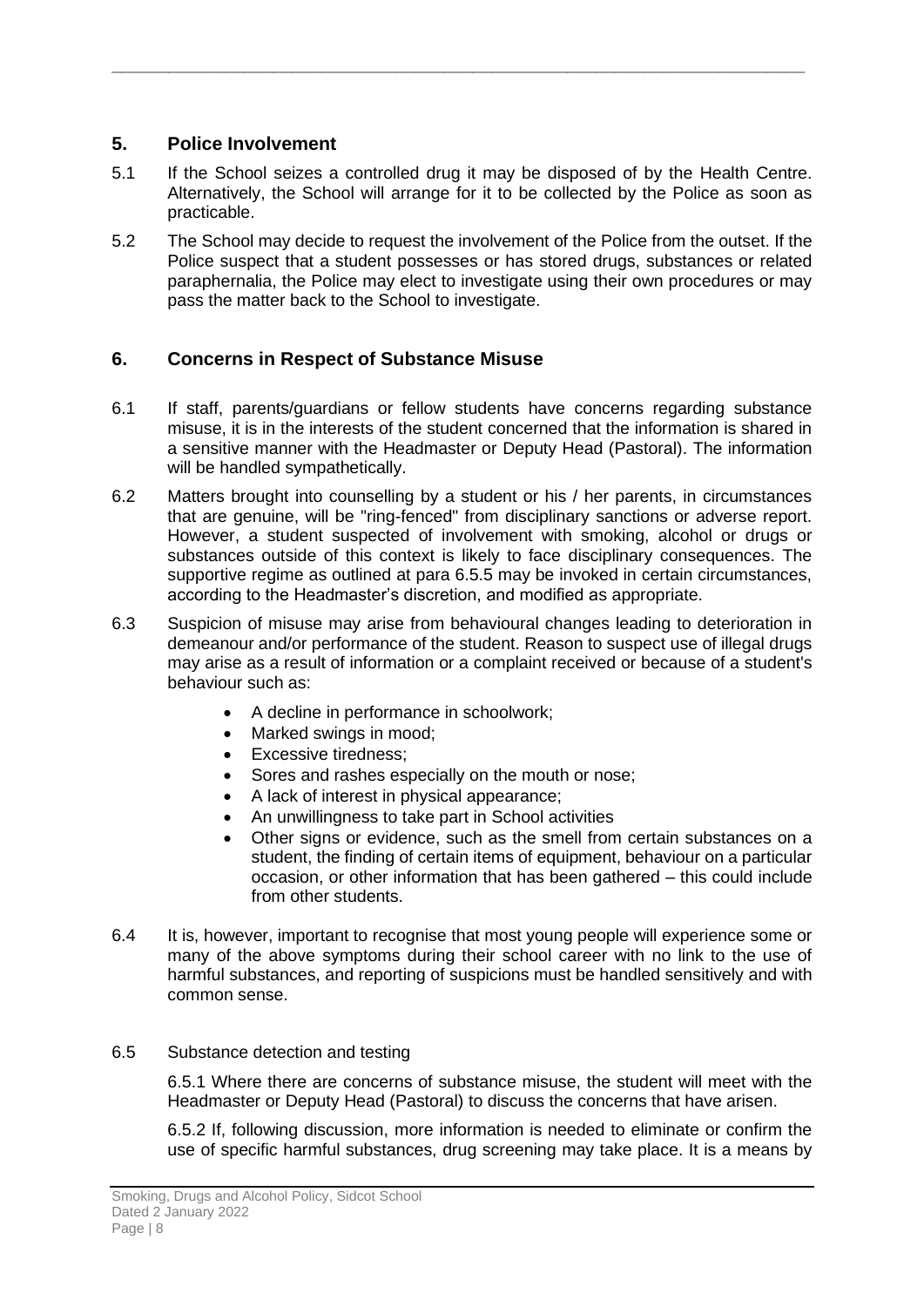which a student who denies any involvement in substance misuse may be cleared of concern. A positive result may be the first step to help a student face up to the difficulties they may be having and will enable that student to access the support needed to stop substance misuse.

**\_\_\_\_\_\_\_\_\_\_\_\_\_\_\_\_\_\_\_\_\_\_\_\_\_\_\_\_\_\_\_\_\_\_\_\_\_\_\_\_\_\_\_\_\_\_\_\_\_\_\_\_\_\_\_\_\_\_\_\_\_\_\_\_\_\_\_\_\_\_\_\_\_**

6.5.3 Urine sample: If, outside the context of confidential counselling, there is reason to suspect that a student has been involved with drugs or substances, he/she may be asked to supply, under medical supervision, and/or supervision of the Deputy Head (Pastoral) a urine sample for analysis. The reason for this policy is:

- To deter the use of drugs and substances
- To identify users
- To absolve those who have been wrongly suspected

6.5.4 Informed consent: The relevant consent to a drugs test is that of the student rather than the parents if the student is over 16 years of age, unless the student is deemed not to have sufficient capacity to consent (for example due to disability).

6.5.5 If the student is under 16 years of age, their consent will be sought provided he/she is of sufficient maturity and understanding and gives his / her informed consent in writing. The member of staff undertaking the test will determine whether or not the student is able to provide this consent, and may request the additional opinion of a medically qualified member of staff. In the event that a student is not deemed to be of sufficient maturity and understanding to provide informed consent, their parents' consent will be sought.

6.5.6. In addition, as a matter of routine, it is a condition of acceptance of a new student into the senior school that a signed consent form is returned to the School by the parents to demonstrate their support for the procedure.

6.5.7 Notifying parents: Reasonable endeavours will be made, before a urine sample is taken, to notify a parent, guardian or education guardian of the requirement for a urine sample and the reasons for that requirement. This will not apply if parents have already been informed that a student has been put onto the testing programme, in which case the School may not inform the student's parents before each individual test.

6.5.8 Refusal: If a student or their parent on their behalf (in appropriate circumstances as per 6.4.5) refuses to provide a urine sample he / she will be asked to say why he/she has refused. The School will be entitled to draw inferences from his/her response and general demeanour and the police may be informed. The Headmaster will consider what sanctions should apply if any, and may decide to invoke the exclusions policy / require the student to leave.

6.5.9 Testing procedures: These will be in accordance with standard good practice. Care will be taken (including the careful measurement of the urine temperature) to make as certain as possible that the sample provided is genuine and uncontaminated.

- The urine sample will be taken under medical supervision by one of the school nurses in the Health Centre. Another nurse, the Deputy Head (Pastoral) (or one of the Assistant Heads) will also be present. All due care will be taken to respect the student's privacy and human rights.
- The urine sample will be poured into two clean sample bottles which will be sealed and labelled immediately in the student's presence. The samples will be sent securely to an approved testing facility as determined by the School.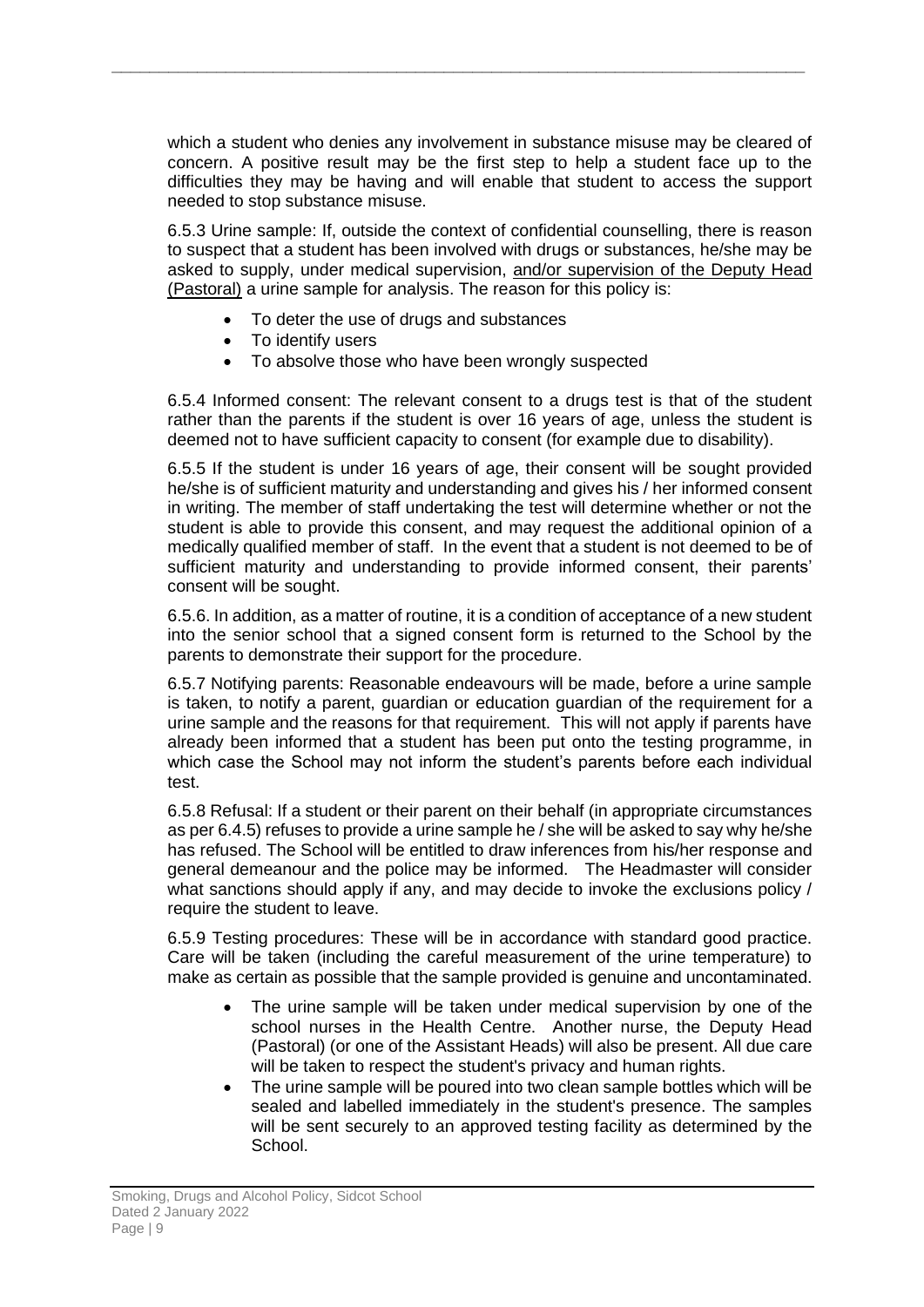The medical supervisor will organise the paperwork. The child will be asked to sign various seals and documents which confirm that the specimens are his / hers. They will also be asked to sign a form which signifies that he / she has been satisfied with the collection procedure and gives consent for the results of the test being made available to the Headmaster and the Deputy Head (Pastoral), and such other members of staff who need to know. Confidentiality will be preserved.

**\_\_\_\_\_\_\_\_\_\_\_\_\_\_\_\_\_\_\_\_\_\_\_\_\_\_\_\_\_\_\_\_\_\_\_\_\_\_\_\_\_\_\_\_\_\_\_\_\_\_\_\_\_\_\_\_\_\_\_\_\_\_\_\_\_\_\_\_\_\_\_\_\_**

• On the rare occasion that it is deemed necessary for a student to be tested immediately using a rapid drugs test and the Health Centre is closed, this can only be mobilised and supervised by the Deputy Head (Pastoral) with another Senior Member of staff present. If a urine sample is required all due care will be taken to respect the student's privacy and human rights and consent will be sought.

6.5.10 Medical record: The outcome of the test, whether positive or negative, will not form part of the student's permanent medical record, but will form part of their disciplinary record.

6.5.11 Outcome: When the School receives the laboratory report:

- Reasonable attempts will be made to notify a parent (by telephone or otherwise as appropriate);
- If the result is negative, the laboratory will be instructed to destroy the second sample;
- If the result is positive, the second sample will be made available for independent analysis.
- 6.6 Subsequent action

6.6.1 Procedure:

- The School will treat a positive test, although not infallible, as evidence that the student has been using drugs as appropriate. A meeting will be arranged at which:
	- The student will be asked to attend a meeting with the Deputy Head (Pastoral) with his/her parents or a member of the School staff chosen by him/her to assist him/her;
	- The evidence of the positive sample and all other relevant evidence will be put to the student and he/she will be invited to respond;
	- His/her response will be heard and considered and further enquiries will be made if necessary;
	- The Deputy Head (Pastoral) will make a finding of fact on the balance of probabilities based on the evidence and supported by reasons.

6.6.2. Sanctions: If the Deputy Head (Pastoral)'s decision is that the student has been using drugs, the Headmaster will be informed. If expulsion or required removal is being considered, the procedures set out in the School's Exclusion Policy (5.11) will be followed.

6.6.3 There is no automatic sanction for a drug‐ or alcohol-related incident. Any decision will be taken after considering all the relevant facts available and information about the student involved, and the circumstances in which any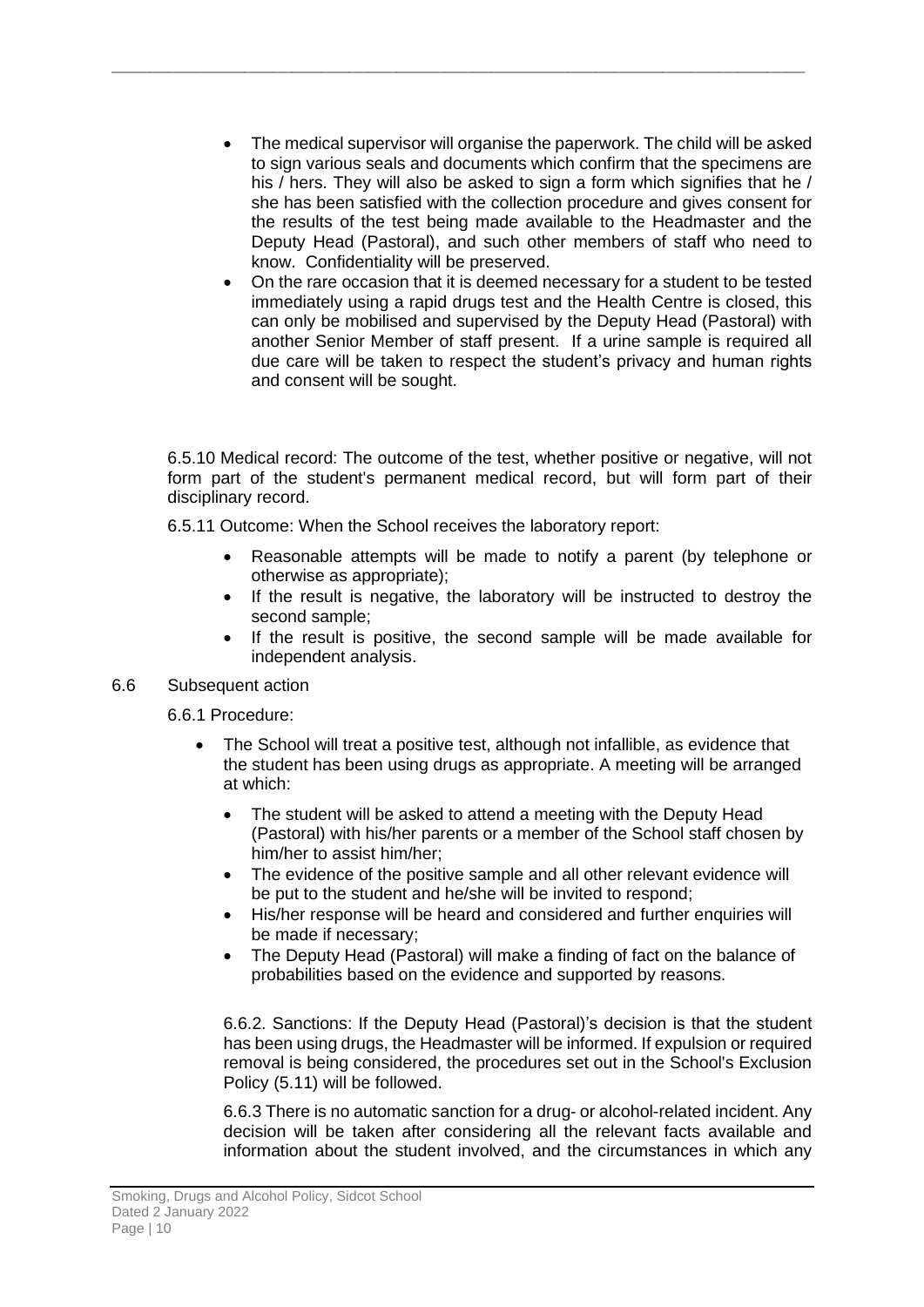incident occurred, and the School's awareness of any such incident has come about. Supply of drugs as defined by paragraph 4.2 will usually result in exclusion, even if the student is due to sit a public examination. Students involved in the possession of drugs may also be excluded from school temporarily or permanently.

6.6.4 In certain circumstances where a student has been found in possession of a drug with no evidence of supply, at the Headmaster's discretion, he or she may be allowed to continue in the School on a supportive regime. Certain conditions, which must be strictly adhered to, are outlined below in paragraph

6.6.5 Circumstances and Conditions of the Headmaster's supportive regime:

**\_\_\_\_\_\_\_\_\_\_\_\_\_\_\_\_\_\_\_\_\_\_\_\_\_\_\_\_\_\_\_\_\_\_\_\_\_\_\_\_\_\_\_\_\_\_\_\_\_\_\_\_\_\_\_\_\_\_\_\_\_\_\_\_\_\_\_\_\_\_\_\_\_**

- The Student must have no previous record of serious breach of the School's discipline in a related matter;
- The offence must be the use, or possession of, a drug / drugs (caught with the drug or direct evidence of drug use);
- The Student must show genuine remorse;
- The Student must no longer use drugs;
- The Student must cooperate in identifying sources of supply;
- Parents must signal their unequivocal endorsement of the School's policy
- The parents must consent to the School's right to require the student to undergo regular testing for drug use, and agree to cover the cost of the tests.

6.6.6. If any subsequent tests are positive, the Student can expect to be excluded. Refusal to take a test in these circumstances may also result in the Student being required to leave the School.

6.6.7 The procedures in the safeguarding and child protection policy will be followed.

### <span id="page-10-0"></span>**7. Charges**

7.1 Invoices for any drugs test will be passed directly to the Accounts Office when appropriate.

#### **8. Boarders over the age of 18**

8.1 Irrespective of the fact that it is legal to drink alcohol over the age of 18, this policy applies to all students irrespective of age with the exception that on occasion, with the permission of the Houseparent, a student may visit an agreed nearby public house with restaurant facilities, and may consume up to 2 units of alcohol with their meal should they so wish. If it is found that this is not respected, and a student becomes intoxicated, this is likely to result in a 2 day suspension.

#### <span id="page-10-1"></span>**9. Right to a Governors' Review**

9.1 The sole circumstance in which a student has a right to a Governors' Review is when the Headmaster has made a decision to permanently exclude a student pursuant to the exclusions policy. There is no right to a review of the Headmaster's decision to require testing or not to offer the supportive regime as outlined in paragraph 6.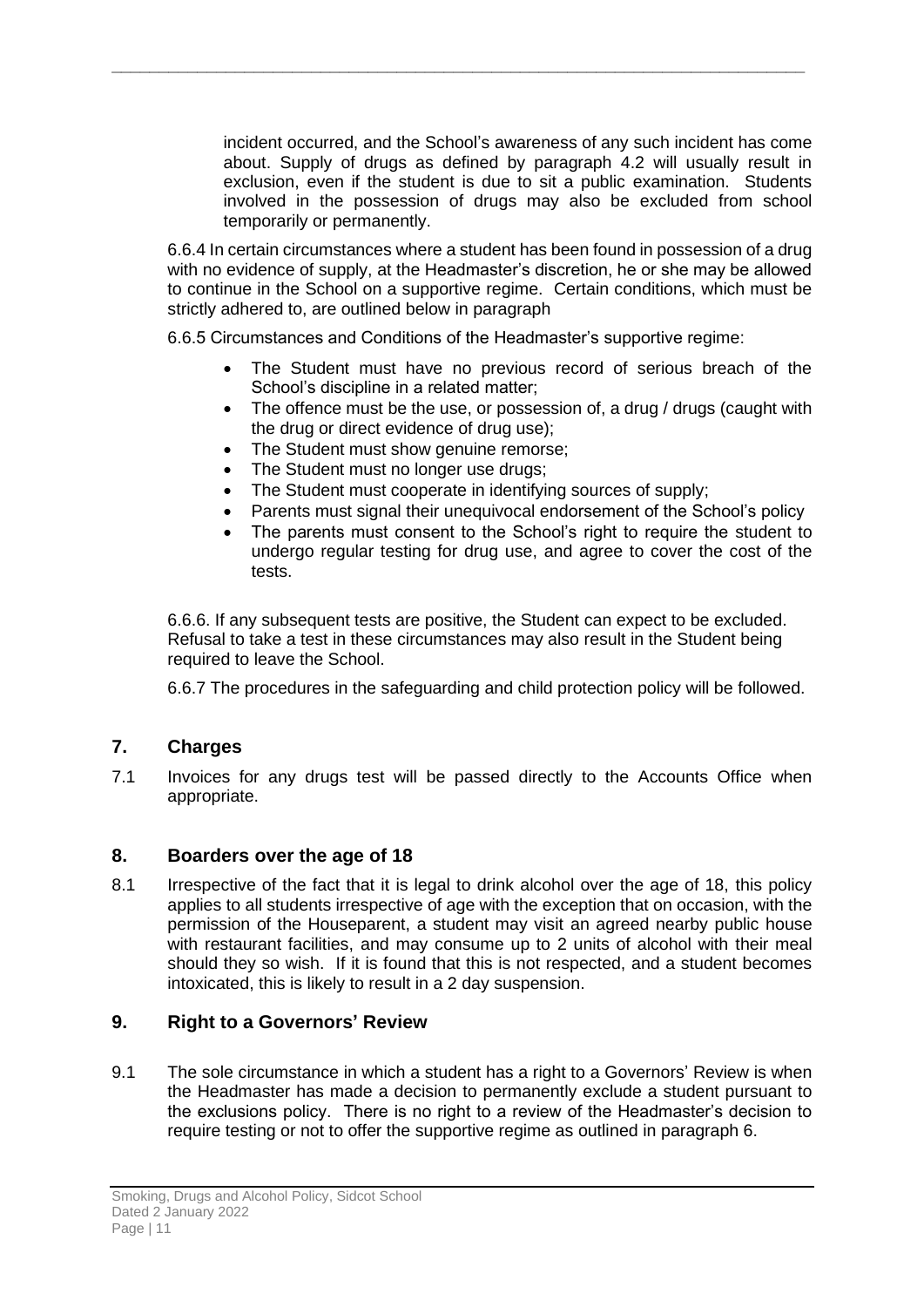9.2 The complaints policy (2.6) will apply and is available on the School's website and in hard copy form.

**\_\_\_\_\_\_\_\_\_\_\_\_\_\_\_\_\_\_\_\_\_\_\_\_\_\_\_\_\_\_\_\_\_\_\_\_\_\_\_\_\_\_\_\_\_\_\_\_\_\_\_\_\_\_\_\_\_\_\_\_\_\_\_\_\_\_\_\_\_\_\_\_\_**

### <span id="page-11-0"></span>**10. Monitoring and Review of this Policy**

- 10.1 This policy will be reviewed annually, or sooner if major incident or change in guidance or statute dictate by the Deputy Head (Pastoral) Pastoral, in conjunction with the Pastoral Group
- 10.2 The Deputy Head (Pastoral) will be made aware of and will monitor any contraventions of this policy and trends in conjunction with his safeguarding role and as head of boarding, and will make the Governing Body aware of incidents when appropriate.

### <span id="page-11-1"></span>**11. References**

- The Education (Independent Schools Standards) Regulations 2014
- The Handbook for the Inspection of Schools Commentary September 2019
- The National Minimum Standards for Boarding Schools (effective from April 2015)
- 'Keeping Children Safe in Education', DfE, September 2021
- 'Working together to Safeguard Children', DfE, 2019
- 'What to do if you're worried a child is being abused', DfE, 2015
- Dealing with allegations of abuse against teachers and other staff (Dfe October 2012
- DfE guidance ACPO and Drug advice for Schools
- The Equality Act 2010
- The Education Acts 1996 and 2006
- School Standards and Framework Act 1998
- The Education and Inspections Act 2006

### <span id="page-11-2"></span>**12. Related Policies**

- 2.1 Safeguarding and Child Protection
- 2.2 Staff Student Code
- 2.11 Equal Opportunities (Children)
- 3.1 Admissions

5.1a 5.1b – Behaviour and discipline policies for Senior and Junior Schools, and Out of School Care

- 5.7 Physical restraint
- 5.10 Search and confiscation
- 5.11 Exclusions
- 7.1 PSHE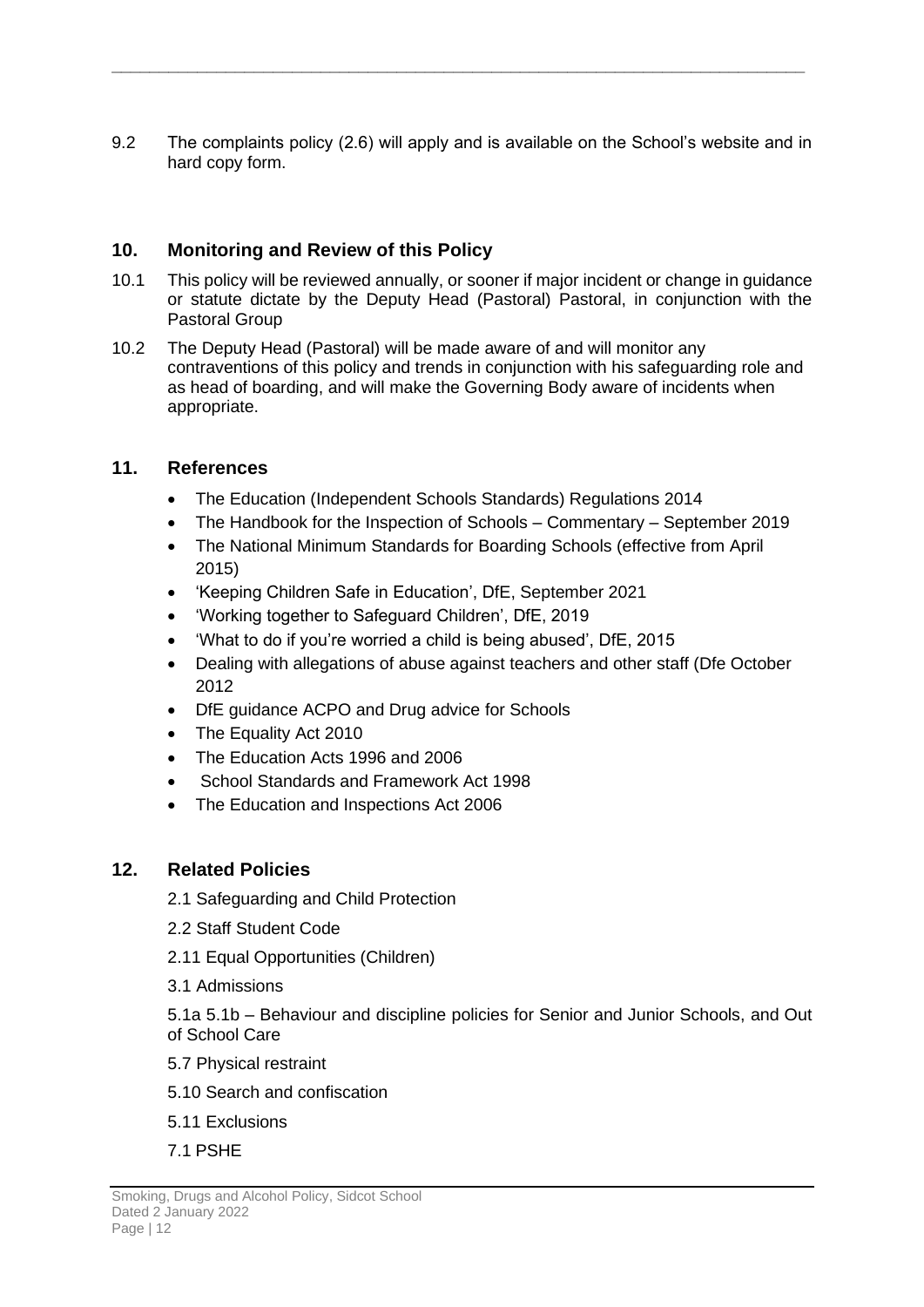## <span id="page-12-0"></span>**13. Document Change History**

| Date of change | Detail significant changes and any new legislation/guidance taken into<br>account                                                                                                                                       |
|----------------|-------------------------------------------------------------------------------------------------------------------------------------------------------------------------------------------------------------------------|
| 12.03.2016     | New Policy approved by Governing Body.                                                                                                                                                                                  |
| 03.12.212016   | Minor grammatical amendments.                                                                                                                                                                                           |
| Reviewed by    | Issue of consent clarified – paragraphs 6.44, 6.45.                                                                                                                                                                     |
| <b>Board</b>   | Inclusion of body building products 4.2.1                                                                                                                                                                               |
|                | Removal of any references to alcohol testing                                                                                                                                                                            |
|                | References updated                                                                                                                                                                                                      |
| 31.05.2017     | Clarification of position regarding body building products which are<br>prohibited for any student under 18. The use of such supplements are<br>discouraged for over 18s, but students may take them at their own risk. |
| 22.112017      | Minor formatting changes.                                                                                                                                                                                               |
|                | Paragraph 9 – Procedure for review updated.                                                                                                                                                                             |
|                | Policy reviewed accordingly.                                                                                                                                                                                            |
|                |                                                                                                                                                                                                                         |
| 01.12.2018     | Reviewed and adopted by Board.                                                                                                                                                                                          |
|                | Minor grammatical errors corrected.                                                                                                                                                                                     |
|                | Paragraph 6.9 – reference to "Cansford" laboratories replaced by "such<br>approved testing facility as determined by the school".                                                                                       |
|                | References updated.                                                                                                                                                                                                     |
| 30.11.2019     | Reviewed and adopted by Board.                                                                                                                                                                                          |
|                | References updated.                                                                                                                                                                                                     |
|                | Sanctions updated                                                                                                                                                                                                       |
|                | Policy to be reviewed in future by Pastoral Group.                                                                                                                                                                      |
|                |                                                                                                                                                                                                                         |